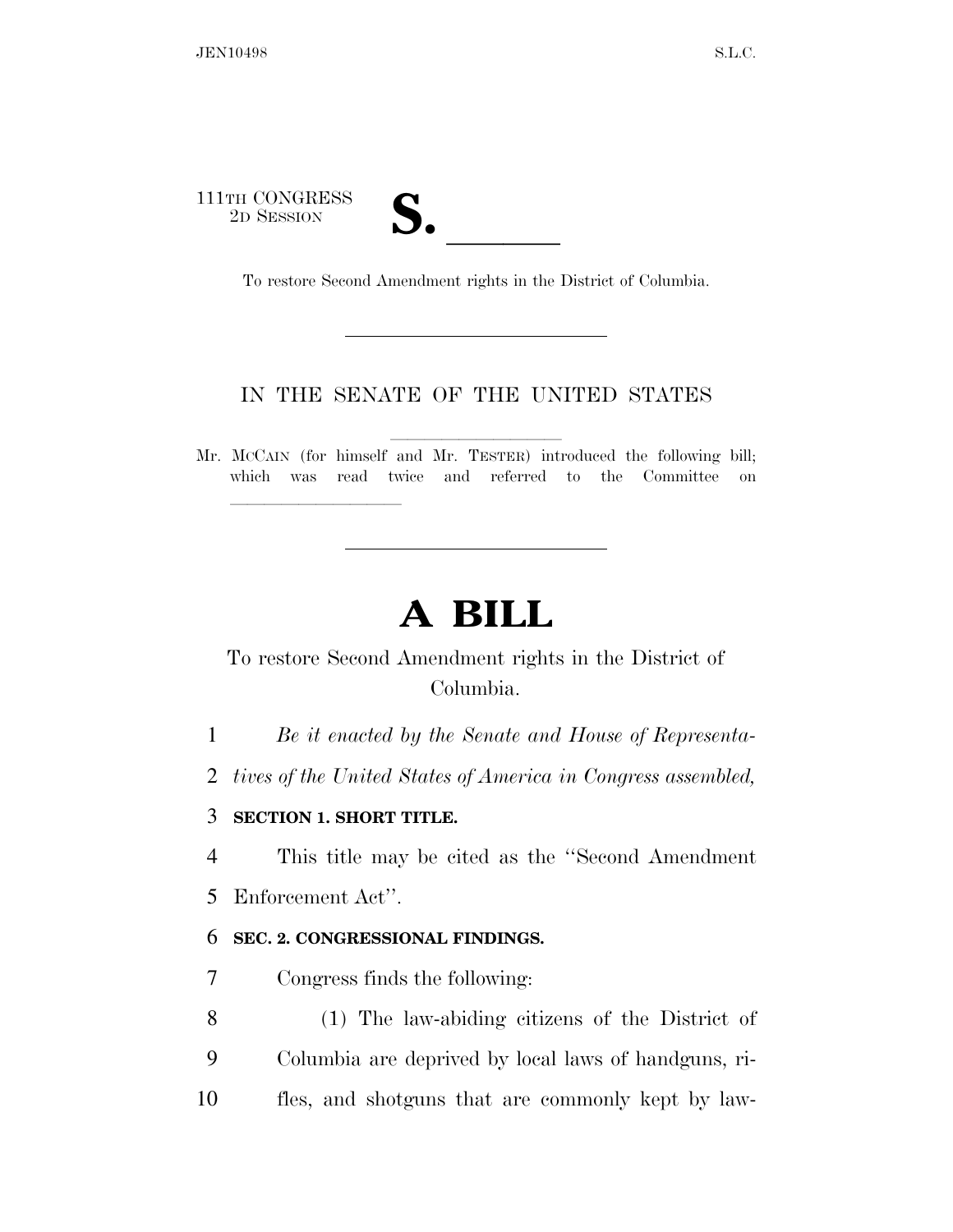abiding persons throughout the United States for sporting use and for lawful defense of their persons, homes, businesses, and families. (2) The District of Columbia has among the highest per capita murder rates in the Nation, which may be attributed in part to local laws prohibiting possession of firearms by law-abiding persons who would otherwise be able to defend themselves and

 their loved ones in their own homes and businesses. (3) Officials of the District of Columbia have

 indicated their intention to continue to unduly re- strict lawful firearm possession and use by citizens of the District.

 (4) Legislation is required to correct the Dis- trict of Columbia's law in order to restore the funda- mental rights of its citizens under the Second Amendment to the United States Constitution and thereby enhance public safety

**SEC. 3. REFORM D.C. COUNCIL'S AUTHORITY TO RESTRICT** 

#### **FIREARMS.**

 Section 4 of the Act entitled ''An Act to prohibit the killing of wild birds and wild animals in the District of Columbia'', approved June 30, 1906 (34 Stat. 809; sec. 1–303.43, D.C. Official Code) is amended by adding at the end the following: ''Nothing in this section or any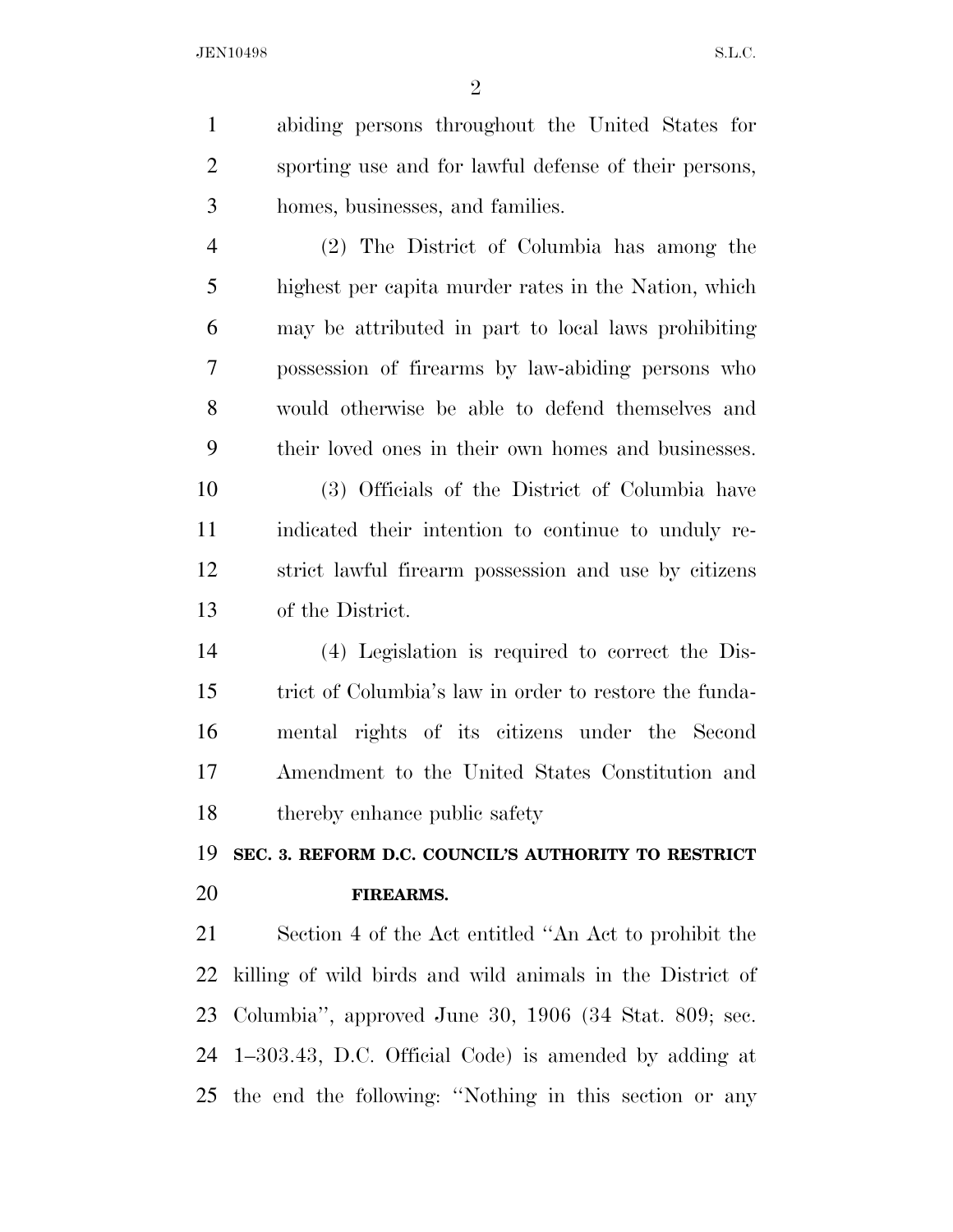other provision of law shall authorize, or shall be con- strued to permit, the Council, the Mayor, or any govern- mental or regulatory authority of the District of Columbia to prohibit, constructively prohibit, or unduly burden the ability of persons not prohibited from possessing firearms under Federal law from acquiring, possessing in their homes or businesses, transporting for legitimate purposes, or using for sporting, self-protection or other lawful pur- poses, any firearm neither prohibited by Federal law nor subject to the National Firearms Act. The District of Co- lumbia shall not have authority to enact laws or regula- tions that discourage or eliminate the private ownership or use of firearms. Nothing in the previous two sentences shall be construed to prohibit the District of Columbia from regulating the carrying of firearms by a person, ei- ther concealed or openly, other than at the person's dwell- ing place, place of business, or on other land possessed by the person.''.

#### **SEC. 4. REPEAL D.C. SEMIAUTOMATIC BAN.**

 Section 101(10) of the Firearms Control Regulations Act of 1975 (sec. 7–2501.01(10), D.C. Official Code) is amended to read as follows:

23 "(10) 'Machine gun' means any firearm which shoots, is designed to shoot, or can be readily re-stored to shoot, automatically more than one shot,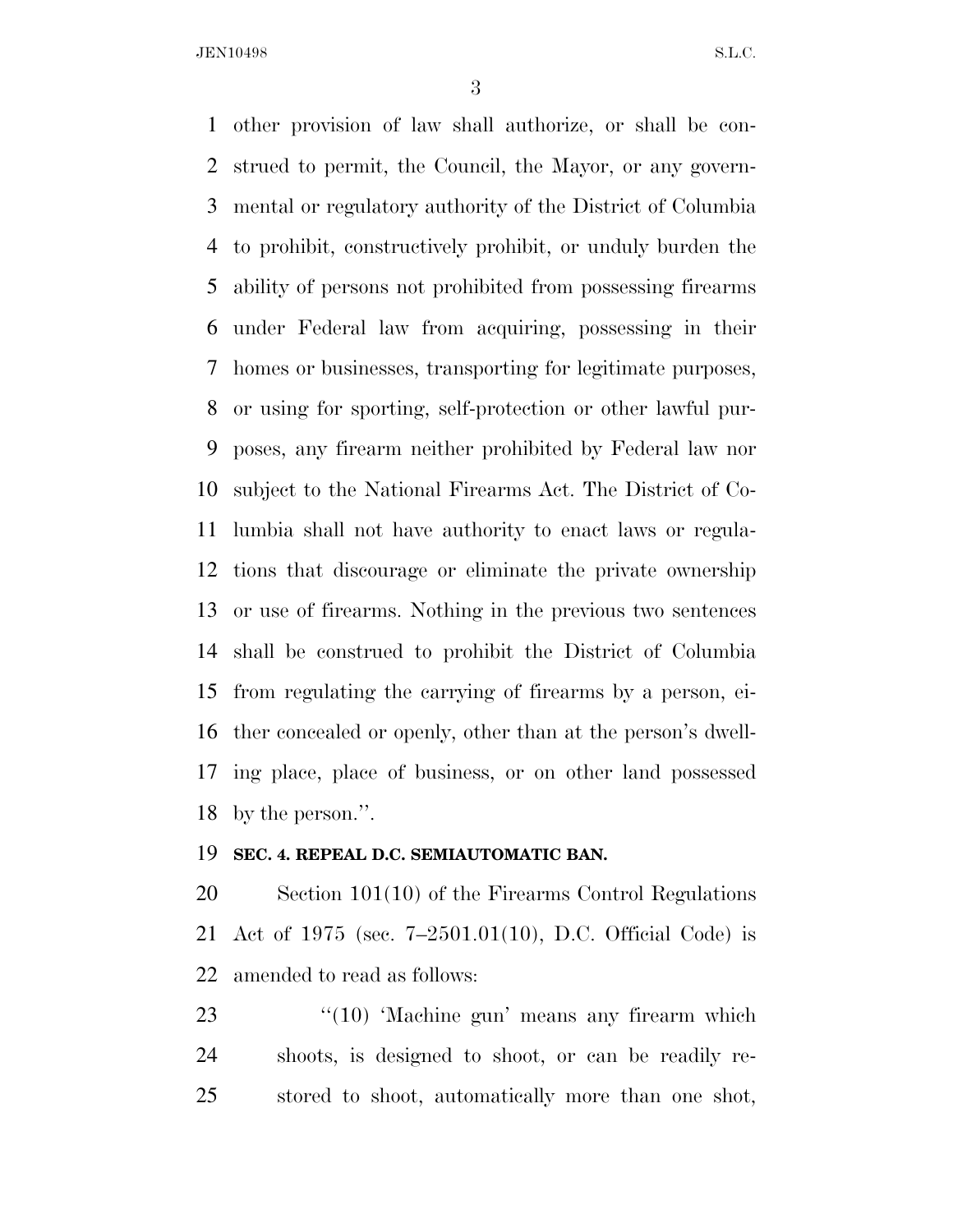| $\mathbf{1}$   | without manual reloading, by a single function of         |
|----------------|-----------------------------------------------------------|
| $\overline{2}$ | the trigger. The term 'machine gun' shall also in-        |
| 3              | clude the frame or receiver of any such firearm, any      |
| $\overline{4}$ | part designed and intended solely and exclusively, or     |
| 5              | combination of parts designed and intended, for use       |
| 6              | in converting a firearm into a machine gun, and any       |
| 7              | combination of parts from which a machine gun can         |
| 8              | be assembled if such parts are in the possession or       |
| 9              | under the control of a person.".                          |
| 10             | SEC. 5. REPEAL REGISTRATION REQUIREMENT AND AU-           |
| 11             | THORIZE AMMUNITION SALES.                                 |
| 12             | (a) REPEAL OF REQUIREMENT.                                |
| 13             | (1) IN GENERAL.—Section $201(a)$ of the Fire-             |
| 14             | arms Control Regulations Act of 1975 (sec. 7–             |
| 15             | $2502.01(a)$ , D.C. Official Code) is amended by strik-   |
| 16             | ing "any firearm, unless" and all that follows            |
| 17             | through paragraph (3) and inserting the following:        |
| 18             | "any firearm described in subsection (c).".               |
| 19             | (2) DESCRIPTION OF FIREARMS REMAINING IL-                 |
| 20             | LEGAL.—Section 201 of such Act (sec. $7-2502.01$ ,        |
| 21             | D.C. Official Code) is amended by adding at the end       |
| 22             | the following new subsection:                             |
| 23             | $f''(c)$ A firearm described in this subsection is any of |
| 24             | the following:                                            |
| 25             | $\lq(1)$ A sawed-off shotgun.                             |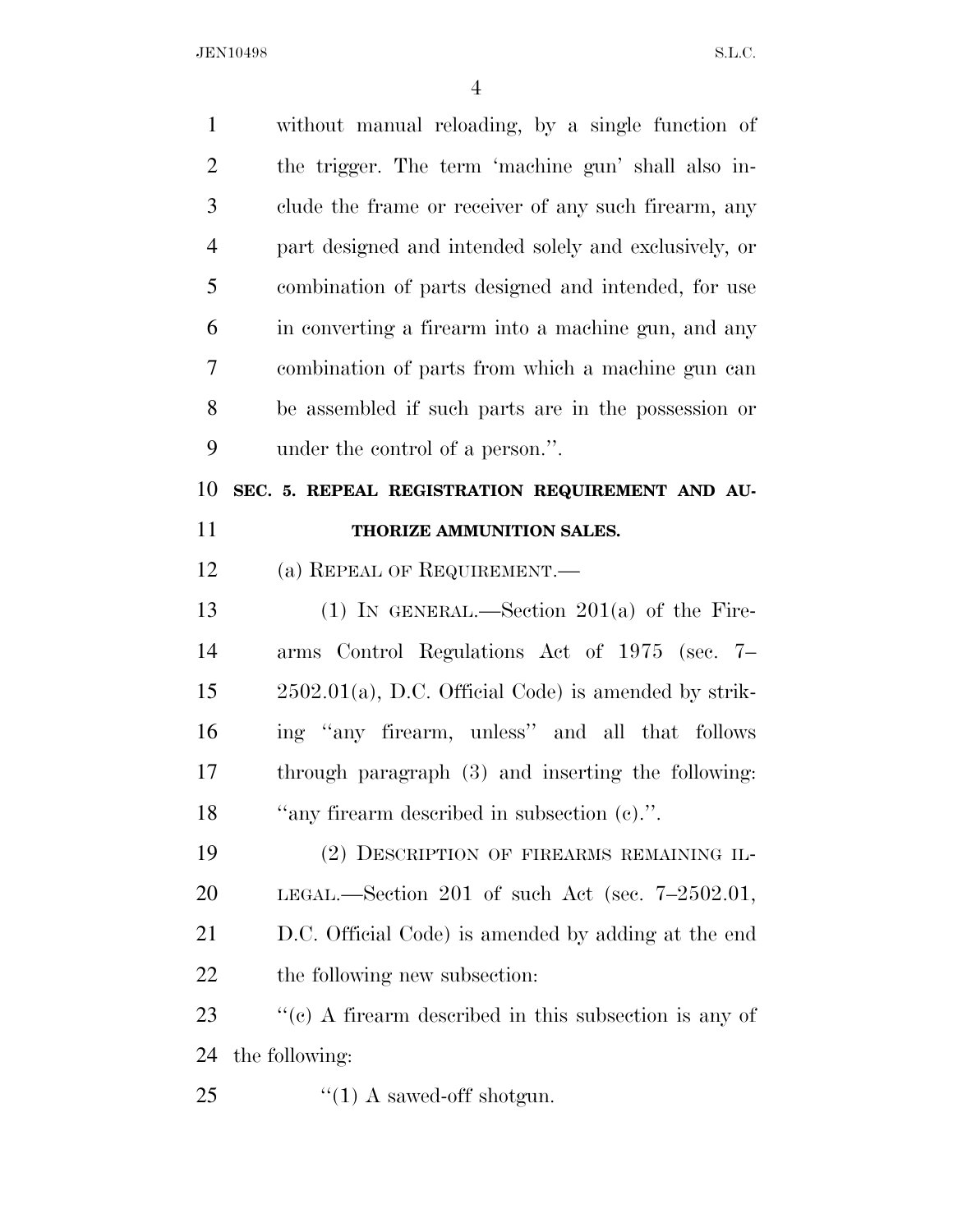| $\mathbf{1}$   | $\lq(2)$ A machine gun.                             |
|----------------|-----------------------------------------------------|
| $\overline{2}$ | $\lq(3)$ A short-barreled rifle.".                  |
| 3              | (3) CONFORMING AMENDMENT.—The heading               |
| $\overline{4}$ | of section 201 of such Act (sec. $7-2502.01$ , D.C. |
| 5              | Official Code) is amended by striking "Registration |
| 6              | requirements" and inserting "Firearm Possession".   |
| 7              | (b) CONFORMING AMENDMENTS TO FIREARMS CON-          |
| 8              | TROL REGULATIONS ACT.—The Firearms Control Regu-    |
| 9              | lations Act of 1975 is amended as follows:          |
| 10             | $(1)$ Sections 202 through 211 (secs. 7–2502.02)    |
| 11             | through $7-2502.11$ , D.C. Official Code) are re-   |
| 12             | pealed.                                             |
| 13             | $(2)$ Section 101 (sec. 7—2501.01, D.C. Official    |
| 14             | Code) is amended by striking paragraph (13).        |
| 15             | $(3)$ Section 401 (sec. 7—2504.01, D.C. Official    |
| 16             | Code) is amended—                                   |
| 17             | $(A)$ in subsection $(a)$ , by striking "the Dis-   |
| 18             | trict;" and all that follows and inserting the fol- |
| 19             | lowing: "the District, except that a person may     |
| 20             | engage in hand loading, reloading, or custom        |
| 21             | loading of ammunition for firearms lawfully         |
| 22             | possessed under this Act."; and                     |
| 23             | $(B)$ in subsection (b), by striking "which         |
| 24             | are unregisterable under section 202" and in-       |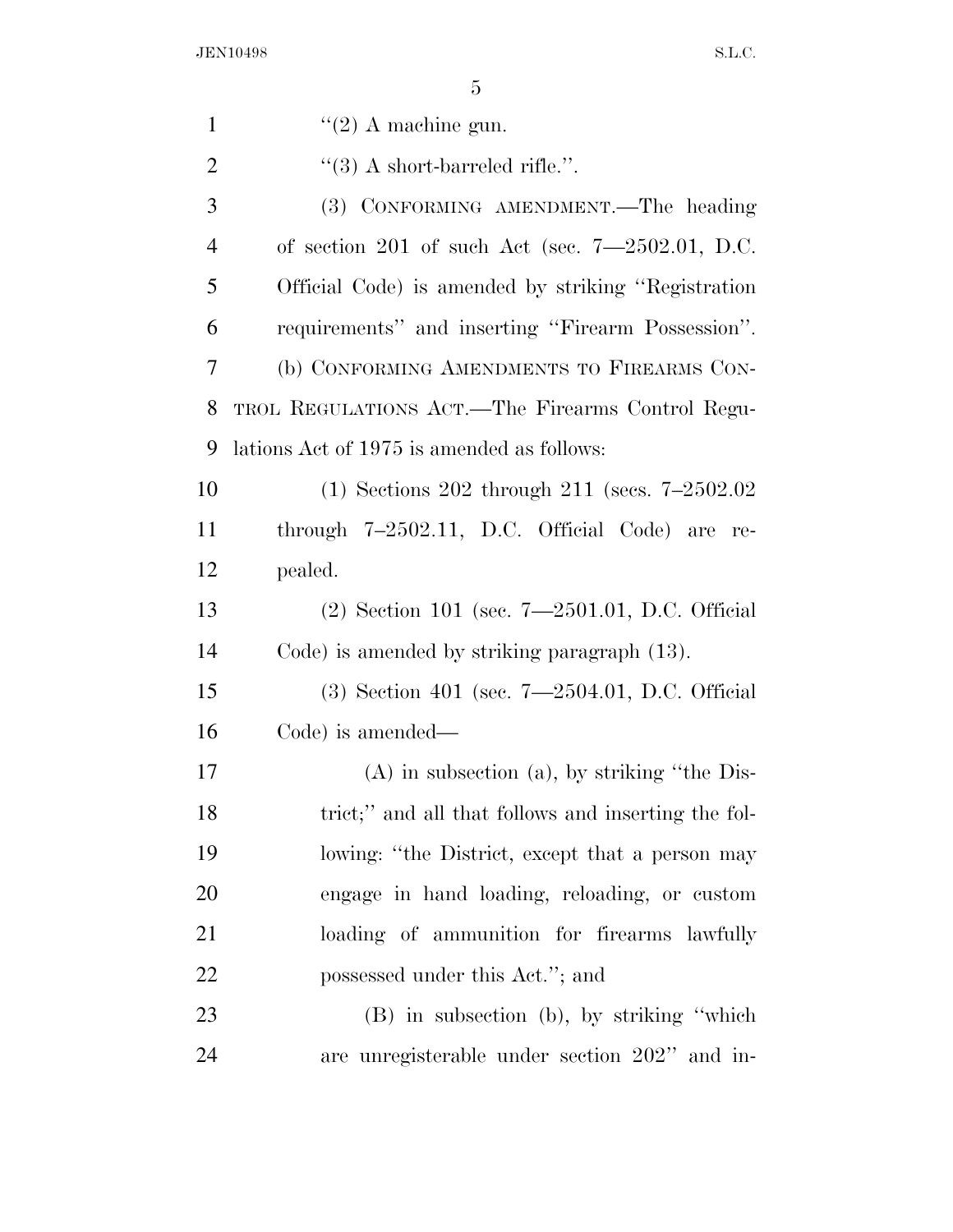| $\mathbf{1}$   | serting "which are prohibited under section         |
|----------------|-----------------------------------------------------|
| $\overline{2}$ | $201$ ".                                            |
| 3              | (4) Section 402 (sec. $7-2504.02$ , D.C. Official   |
| $\overline{4}$ | Code) is amended—                                   |
| 5              | $(A)$ in subsection $(a)$ , by striking "Any        |
| 6              | person eligible to register a firearm" and all      |
| $\overline{7}$ | that follows through "such business," and in-       |
| 8              | serting the following: "Any person not other-       |
| 9              | wise prohibited from possessing or receiving a      |
| 10             | firearm under Federal or District law, or from      |
| 11             | being licensed under section 923 of title 18,       |
| 12             | United States Code,"; and                           |
| 13             | (B) in subsection (b), by amending para-            |
| 14             | $graph(1)$ to read as follows:                      |
| 15             | "(1) The applicant's name;".                        |
| 16             | (5) Section 403(b) (sec. $7-2504.03(b)$ , D.C.      |
| 17             | Official Code) is amended by striking "registration |
| 18             | certificate" and inserting "dealer's license".      |
| 19             | (6) Section 404(a)(3) (sec. 7-2504.04(a)(3)),       |
| 20             | D.C. Official Code) is amended—                     |
| 21             | $(A)$ in subparagraph $(B)(i)$ , by striking        |
| 22             | "registration certificate number (if any) of the    |
| 23             | firearm,";                                          |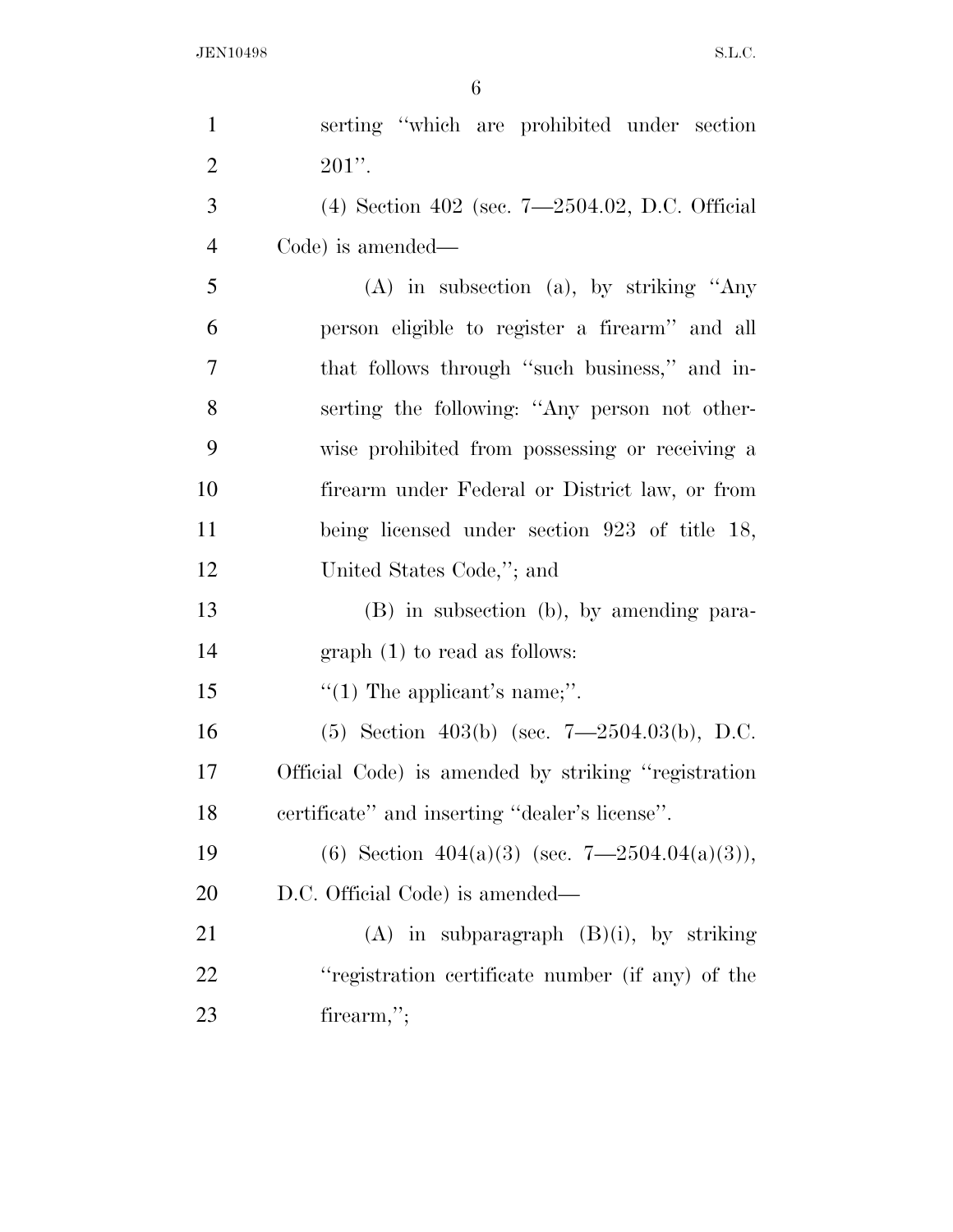| $\mathbf{1}$   | $(B)$ in subparagraph $(B)(iv)$ , by striking             |
|----------------|-----------------------------------------------------------|
| $\overline{2}$ | "holding the registration certificate" and insert-        |
| 3              | ing "from whom it was received for repair";               |
| $\overline{4}$ | $(C)$ in subparagraph $(C)(i)$ , by striking              |
| 5              | "and registration certificate number (if any) of          |
| 6              | the firearm";                                             |
| $\overline{7}$ | (D) in subparagraph $(C)(ii)$ , by striking               |
| 8              | "registration certificate number or"; and                 |
| 9              | $(E)$ by striking subparagraphs $(D)$ and                 |
| 10             | (E).                                                      |
| 11             | (7) Section 406(c) (sec. $7-2504.06(c)$ , D.C.            |
| 12             | Official Code) is amended to read as follows:             |
| 13             | "(c) Within 45 days of a decision becoming effective      |
| 14             | which is unfavorable to a licensee or to an applicant for |
| 15             | a dealer's license, the licensee or application shall—    |
| 16             | $\lq(1)$ lawfully remove from the District all de-        |
| 17             | structive devices in his inventory, or peaceably sur-     |
| 18             | render to the Chief all destructive devices in his in-    |
| 19             | ventory in the manner provided in section 705; and        |
| 20             | $\lq(2)$ lawfully dispose, to himself or to another,      |
| 21             | any firearms and ammunition in his inventory.".           |
| 22             | (8) Section 407(b) (sec. $7-2504.07(b)$ , D.C.            |
| 23             | Official Code) is amended by striking "would not be       |
| 24             | eligible" and all that follows and inserting "is pro-     |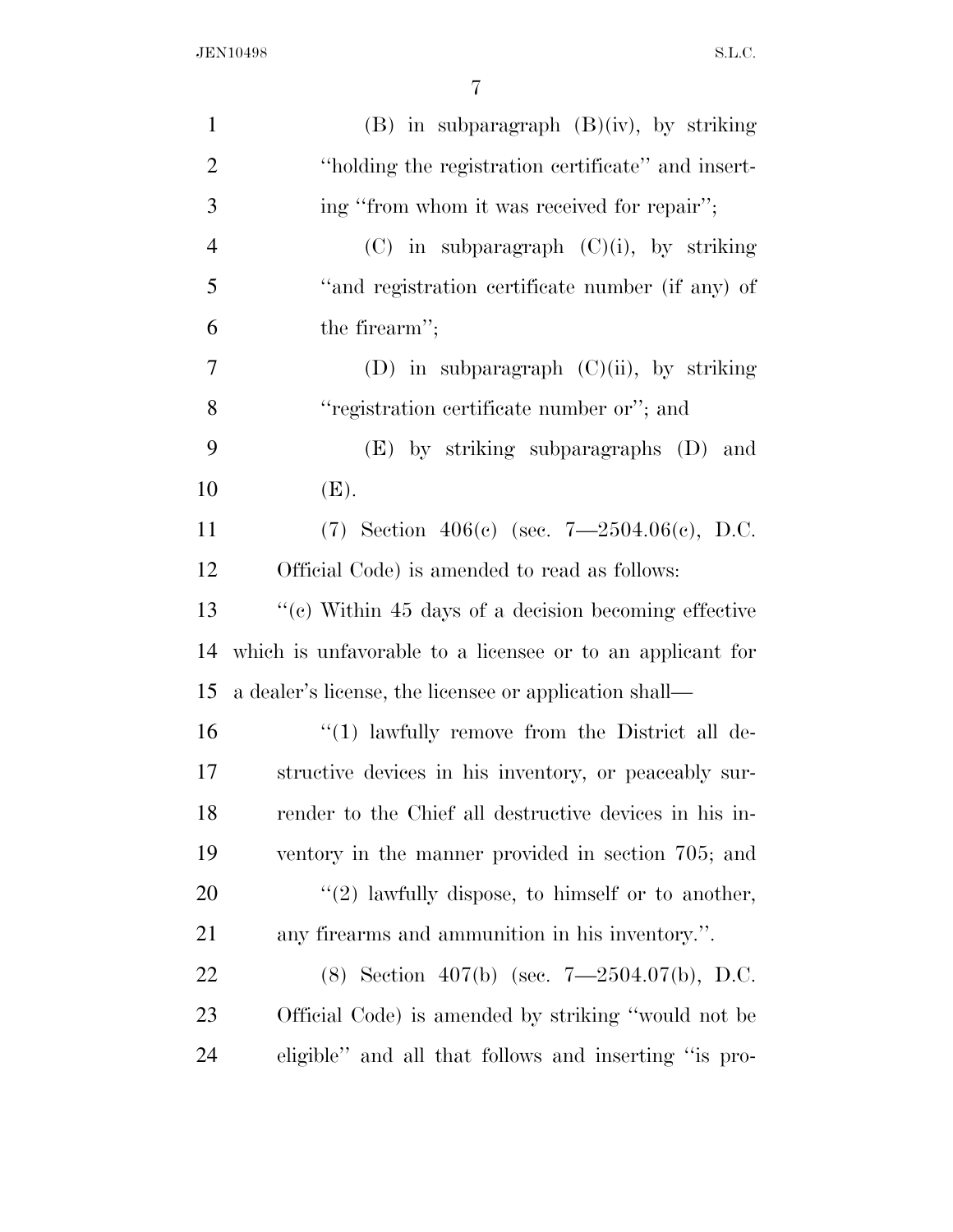| $\mathbf{1}$   | hibited from possessing or receiving a firearm under         |
|----------------|--------------------------------------------------------------|
| $\overline{2}$ | Federal or District law.".                                   |
| 3              | $(9)$ Section 502 (sec. 7-2505.02, D.C. Official             |
| $\overline{4}$ | Code) is amended—                                            |
| 5              | $(A)$ by amending subsection $(a)$ to read as                |
| 6              | follows:                                                     |
| 7              | "(a) Any person or organization not prohibited from          |
| 8              | possessing or receiving a firearm under Federal or District  |
| 9              | law may sell or otherwise transfer ammunition or any fire-   |
| 10             | arm, except those which are prohibited under section 201,    |
| 11             | to a licensed dealer.";                                      |
| 12             | (B) in subsection (b), by adding at the end                  |
| 13             | the following new paragraph.                                 |
| 14             | "(3) Ammunition, excluding restricted pistol                 |
| 15             | bullets, to any person not otherwise prohibited from         |
| 16             | possessing or receiving ammunition.";                        |
| 17             | (C) by amending subsection (c) to read as                    |
| 18             | follows:                                                     |
| 19             | "(c) Any dealer licensed under the provisions of this        |
| 20             | Act may sell or otherwise transfer a firearm to any person   |
| 21             | or organization not otherwise prohibited from possessing     |
| 22             | or receiving such firearm under Federal or District law.     |
| 23             | In the case of a sale or transfer of a handgun to a resident |
| 24             | of the District of Columbia, a federally licensed importer,  |
| 25             | manufacturer, or dealer of firearms in Maryland or Vir-      |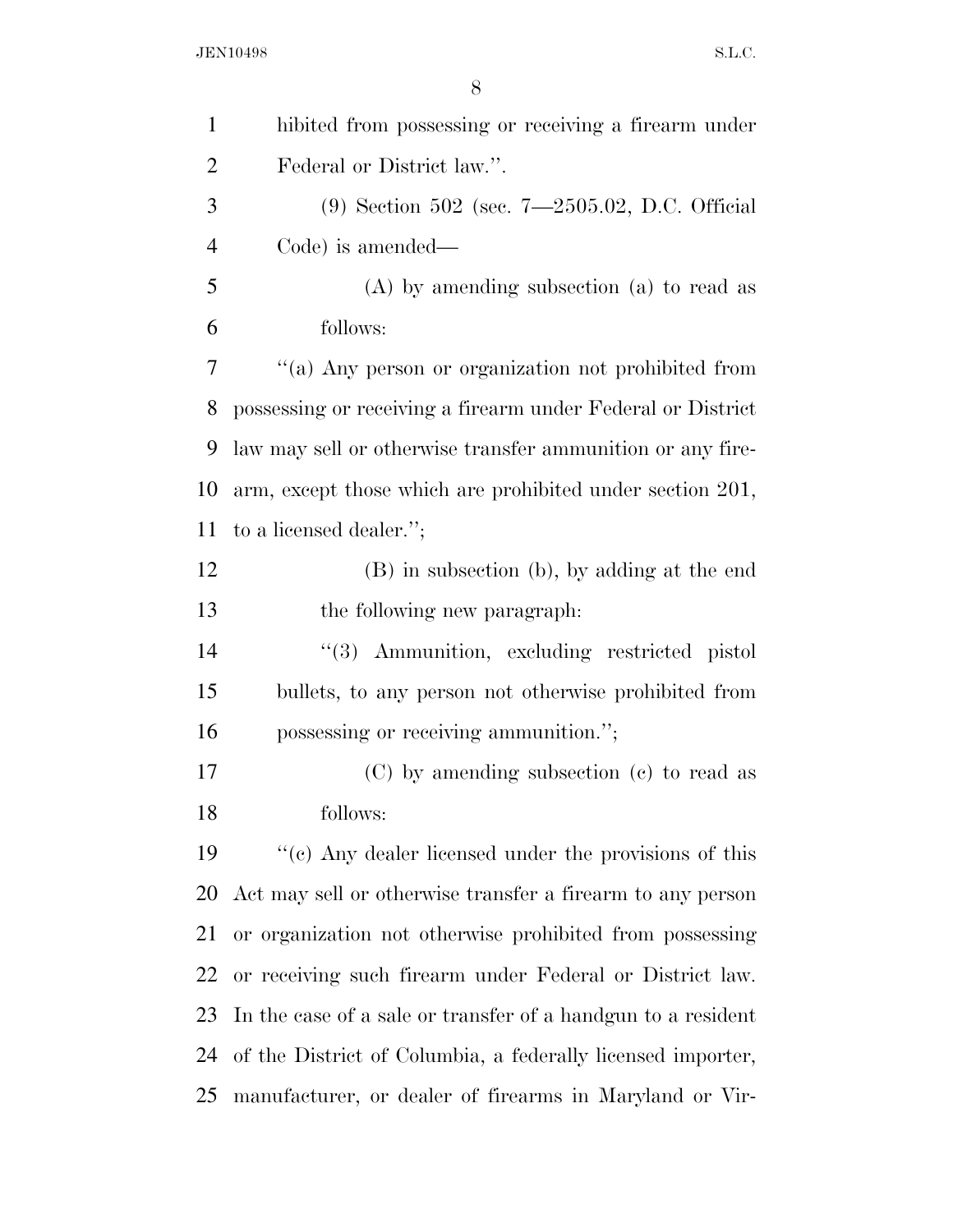| $\mathbf{1}$   | ginia shall be treated as a dealer licensed under the provi- |
|----------------|--------------------------------------------------------------|
| $\overline{2}$ | sions of this Act for purposes of the previous sentence,     |
| 3              | notwithstanding section $922(b)(3)$ of title 18, United      |
| $\overline{4}$ | States Code, if the transferee meets in person with the      |
| 5              | transferor to accomplish the transfer, and the sale, deliv-  |
| 6              | ery, and receipt fully comply with the legal conditions of   |
| 7              | sale in both the District of Columbia and the jurisdiction   |
| 8              | in which the transfer occurs.";                              |
| 9              | (D) by striking subsection (d); and                          |
| 10             | $(E)$ by striking subsection (e).                            |
| 11             | (10) Section 704 (sec. 7-2507.04, D.C. Offi-                 |
| 12             | cial Code) is amended—                                       |
| 13             | $(A)$ in subsection $(a)$ , by striking "any reg-            |
| 14             | istration certificate or" and inserting "a"; and             |
| 15             | (B) in subsection (b), by striking "reg-                     |
| 16             | istration certificate,".                                     |
| 17             | OTHER CONFORMING AMENDMENTS.-Section<br>(e)                  |
| 18             | $2(4)$ of the Illegal Firearm Sale and Distribution Strict   |
| 19             | Liability Act of $1992$ (sec. $7-2531.01(4)$ , D.C. Official |
| 20             | Code) is amended—                                            |
| 21             | $(1)$ in subparagraph $(A)$ , by striking "or ignor-         |
| 22             | ing proof of the purchaser's residence in the District       |
| 23             | of Columbia"; and                                            |
| 24             | $(2)$ in subparagraph $(B)$ , by striking "registra-         |
| 25             | tion and".                                                   |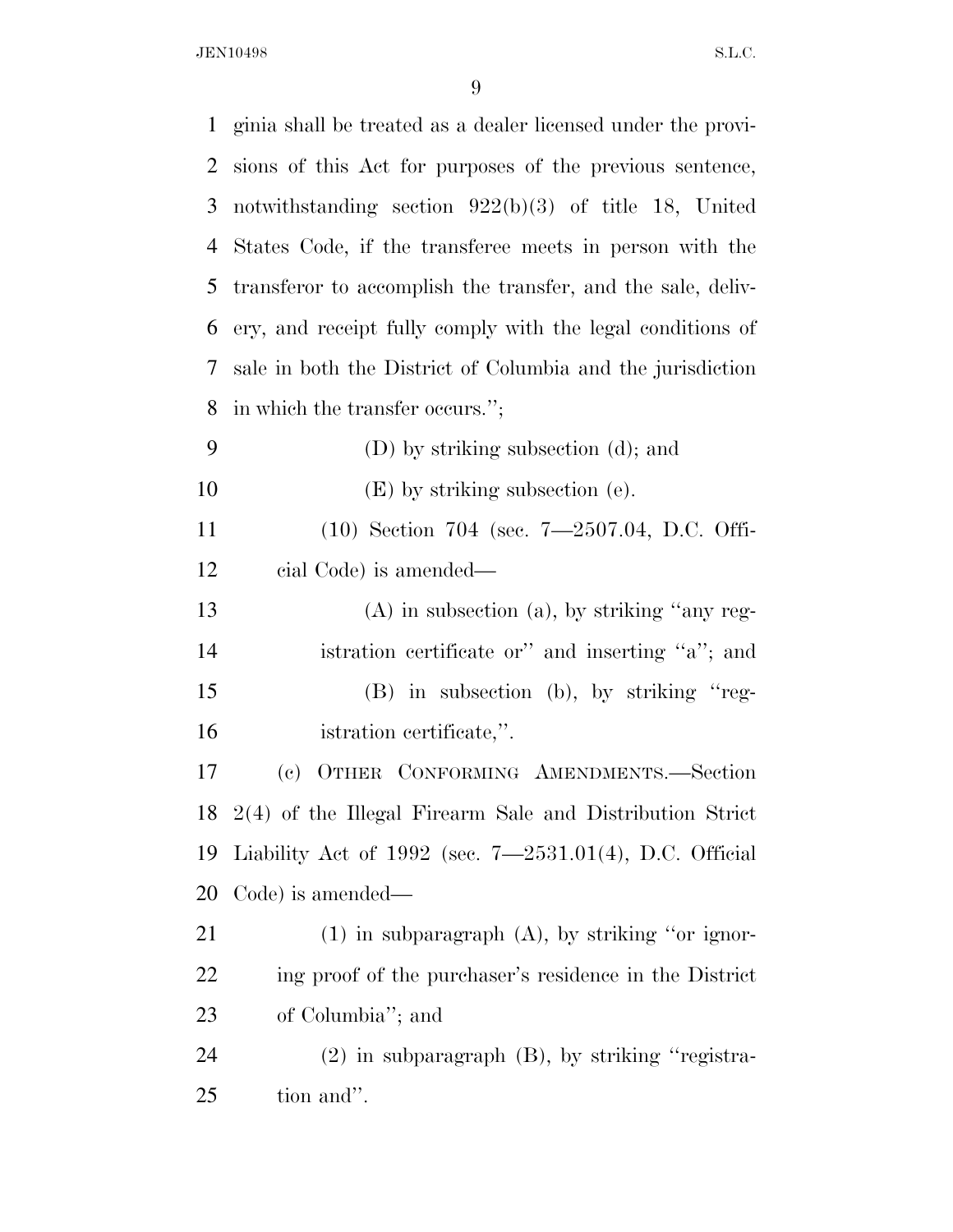#### **SEC. 6. REPEAL HANDGUN AMMUNITION BAN.**

 Section 601(3) of the Firearms Control Regulations Act of 1975 (sec. 7–2506.01(3), D.C. Official Code) is amended by striking ''is the holder of the valid registration certificate for'' and inserting ''owns''.

**SEC. 7. RESTORE RIGHT OF SELF DEFENSE IN THE HOME.** 

 Section 702 of the Firearms Control Regulations Act of 1975 (sec. 7–2507.02, D.C. Official Code) is amended to read as follows:

''PENALTIES FOR ALLOWING ACCESS OF MINORS TO

LOADED FIREARMS IF INJURY RESULTS

 ''SEC. 702. (a) IN GENERAL.—A person in the Dis- trict of Columbia is guilty of unlawful storage of a firearm if—

15 ''(1) the person knowingly stores or leaves a loaded firearm at any premises under the person's control;

18 ''(2) the person knows or reasonably should know that a minor is likely to gain access to the fire- arm without the permission of the minor's parent or legal guardian; and

22  $\frac{1}{2}$  (3) the minor kills or injures any person (in-cluding the minor) by discharging the firearm.

 ''(b) EXCEPTIONS.—This section does not apply if— 25  $\frac{1}{25}$  (1) the firearm was stored in a securely locked container and the person did not inform the minor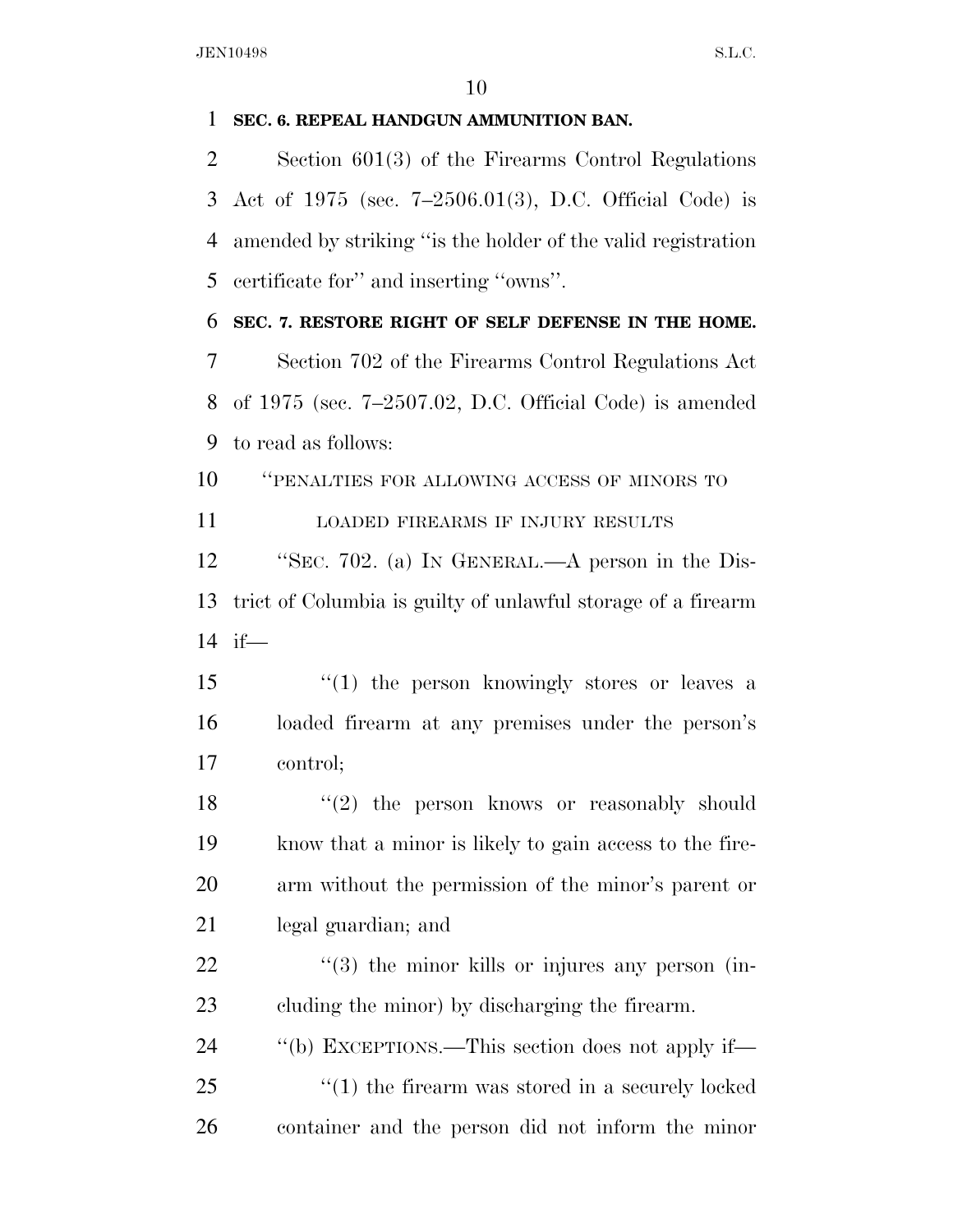| $\mathbf{1}$   | of the location of the key to, or the combination of,   |
|----------------|---------------------------------------------------------|
| $\overline{2}$ | the container's lock;                                   |
| 3              | $"(2)$ the firearm was secured by a trigger lock        |
| $\overline{4}$ | and the person did not inform the minor of the loca-    |
| 5              | tion of the key to, or the combination of, the trigger  |
| 6              | lock;                                                   |
| 7              | $(3)$ the firearm was stored on the person's            |
| 8              | body or in such proximity to the person that it could   |
| 9              | be used as quickly and as easily as if it were on the   |
| 10             | person's body;                                          |
| 11             | $\cdot$ (4) the minor's access to the firearm was a re- |
| 12             | sult of an unlawful entry;                              |
| 13             | $\lq(5)$ when discharging the firearm, the minor        |
| 14             | was acting in lawful self-defense or in defense of an-  |
| 15             | other;                                                  |
| 16             | $((6)$ when discharging the firearm, the minor          |
| 17             | was engaged in hunting or target or sport shooting      |
| 18             | under the supervision of the minor's parent or          |
| 19             | guardian, or under the supervision of another person    |
| 20             | over the age of 18 with the parent's or guardian's      |
| 21             | consent; or                                             |
| 22             | $\lq(7)$ the firearm is in the possession or control    |
| 23             | of a law enforcement officer while the officer is en-   |
| 24             | gaged in official duties.                               |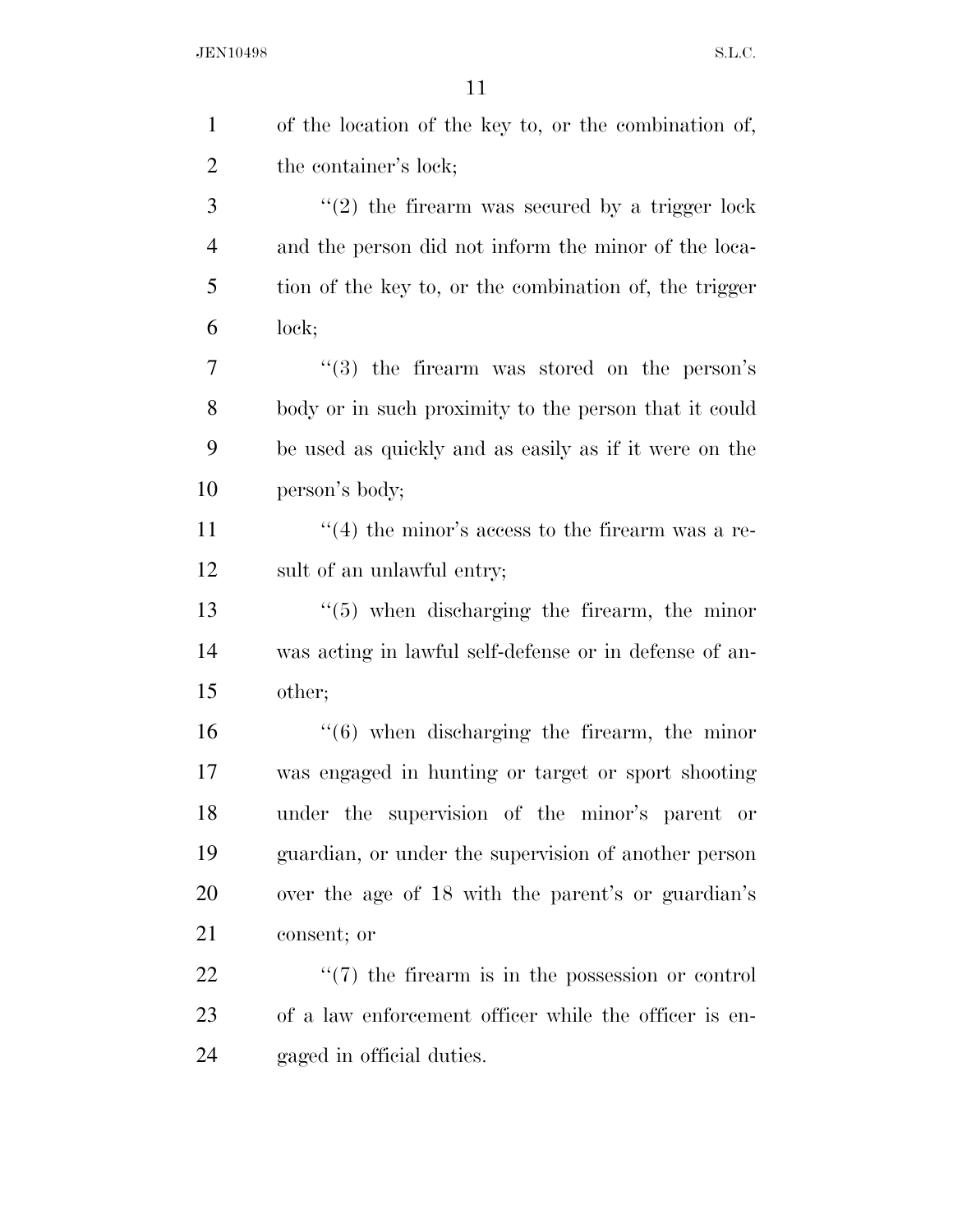''(c) MINOR DEFINED.—In this section, the term 'minor' means an individual under 16 years of age.

 ''(d) PENALTY.—A person who violates this section shall be subject to a fine not exceeding \$1,000, a term of imprisonment not exceeding one year, or both.

 ''(e) SPECIAL RULE IF VICTIM OF SHOOTING IS CHILD OF PERSON COMMITTING VIOLATION.—If a viola- tion of this section leads to the accidental shooting of a minor who is the child of the person who committed the violation, the United States attorney shall consider both the extent of the minor's injuries and the effect of the minor's injury or death on both of the minor's parents when deciding whether to file charges under this section. No prosecution shall be brought in such circumstances un- less the person who committed the violation behaved in a grossly negligent manner, or unless similarly egregious circumstances exist.''.

## **SEC. 8. REMOVE CRIMINAL PENALTIES FOR POSSESSION OF UNREGISTERED FIREARMS.**

 (a) IN GENERAL.—Section 706 of the Firearms Con- trol Regulations Act of 1975 (sec. 7–2507.06, D.C. Offi- cial Code) is amended by striking paragraph (2) and re-designating paragraph (3) as paragraph (2).

 (b) EFFECTIVE DATE.—The amendment made by subsection (a) shall apply with respect to violations occur-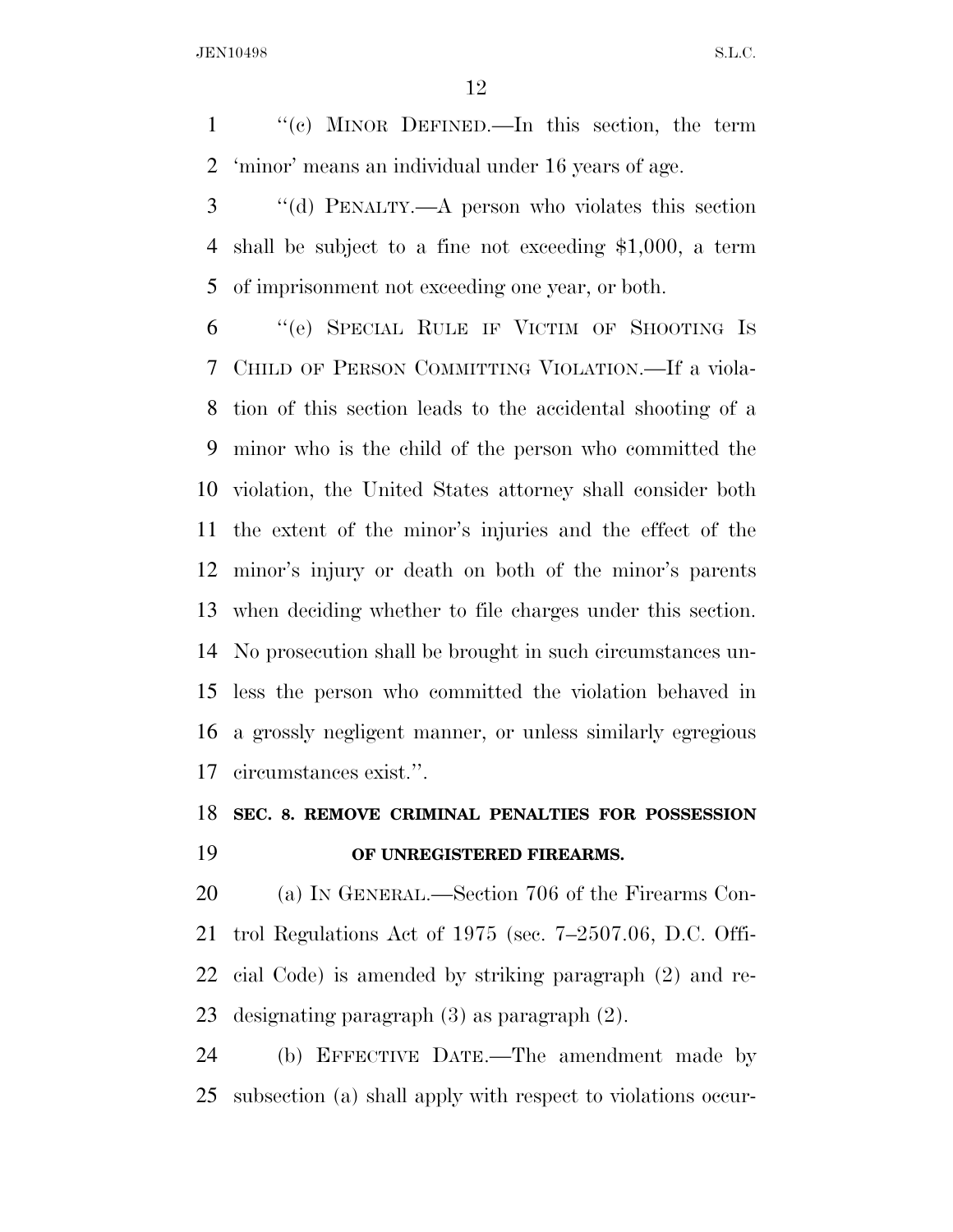ring after the 60-day period which begins on the date of the enactment of this Act. **SEC. 9. REGULATING INOPERABLE PISTOLS AND HARMO-**

# **NIZING DEFINITIONS FOR CERTAIN TYPES OF FIREARMS.**

 Section 1 of the Act of July 8, 1932 (sec. 22—4501, D.C. Official Code) is amended as follows:

 (1) Insert after paragraph (2) the following new paragraph:

 ''(2A) 'Firearm' means any weapon, regardless of operability, which will, or is designed or rede- signed, made or remade, readily converted, restored, or repaired, or is intended to, expel a projectile or projectiles by the action of an explosive. Such term does not include—

 ''(A) a destructive device, as defined in section 101(7) of the Firearms Control Regula-18 tions Act of 1975;

 ''(B) a device used exclusively for line throwing, signaling, or safety, and required or recommended by the Coast Guard or Interstate Commerce Commission; or

23  $\cdot$  (C) a device used exclusively for firing ex-plosive rivets, stud cartridges, or similar indus-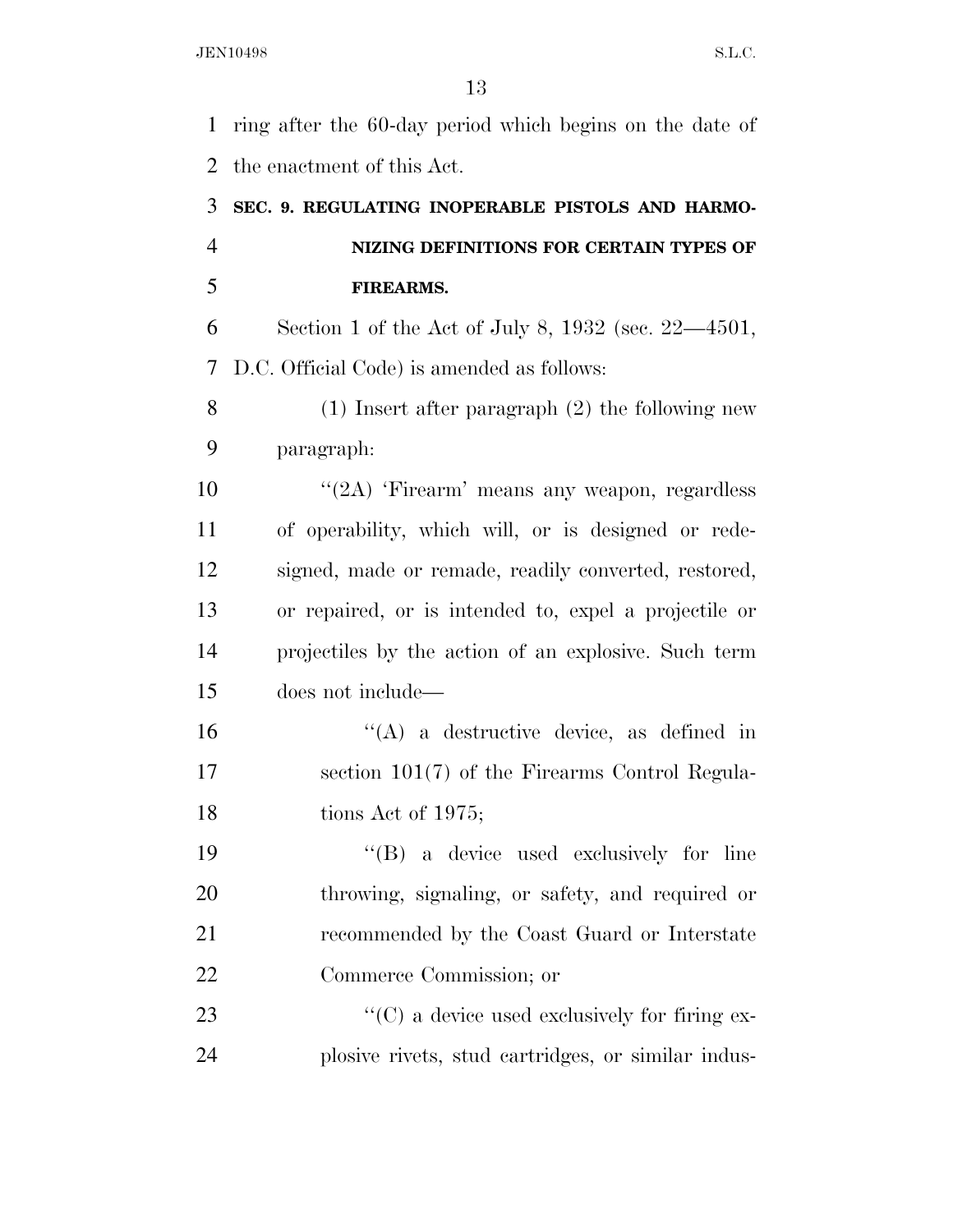| $\mathbf{1}$   | trial ammunition and incapable for use as a          |
|----------------|------------------------------------------------------|
| $\overline{2}$ | weapon.".                                            |
| 3              | $(2)$ Amend paragraph $(4)$ to read as follows:      |
| $\overline{4}$ | $\lq(4)$ 'Machine gun' has the meaning given such    |
| 5              | term in section $101(10)$ of the Firearms Control    |
| 6              | Regulations Act of 1975.".                           |
| 7              | $(3)$ Amend paragraph $(6)$ to read as follows:      |
| 8              | " $(6)$ 'Pistol' has the meaning given such term     |
| 9              | in section $101(12)$ of the Firearms Control Regula- |
| 10             | tions Act of $1975$ .".                              |
| 11             | $(4)$ Insert after paragraph $(6)$ the following new |
| 12             | paragraph:                                           |
| 13             | "(6A) 'Place of business' has the meaning given      |
| 14             | such term in section $101(12)$ of the Firearms Con-  |
| 15             | trol Regulations Act of 1975.".                      |
| 16             | $(5)$ Amend paragraph $(8)$ to read as follows:      |
| 17             | " $(8)$ 'Sawed-off shotgun' has the meaning given    |
| 18             | such term in section $101(15)$ of the Firearms Con-  |
| 19             | trol Regulations Act of 1975.".                      |
| 20             | $(6)$ Insert after paragraph $(9)$ the following new |
| 21             | paragraph:                                           |
| 22             | "(9A) 'Shotgun' has the meaning given such           |
| 23             | term in section $101(16)$ of the Firearms Control    |
| 24             | Regulations Act of 1975.".                           |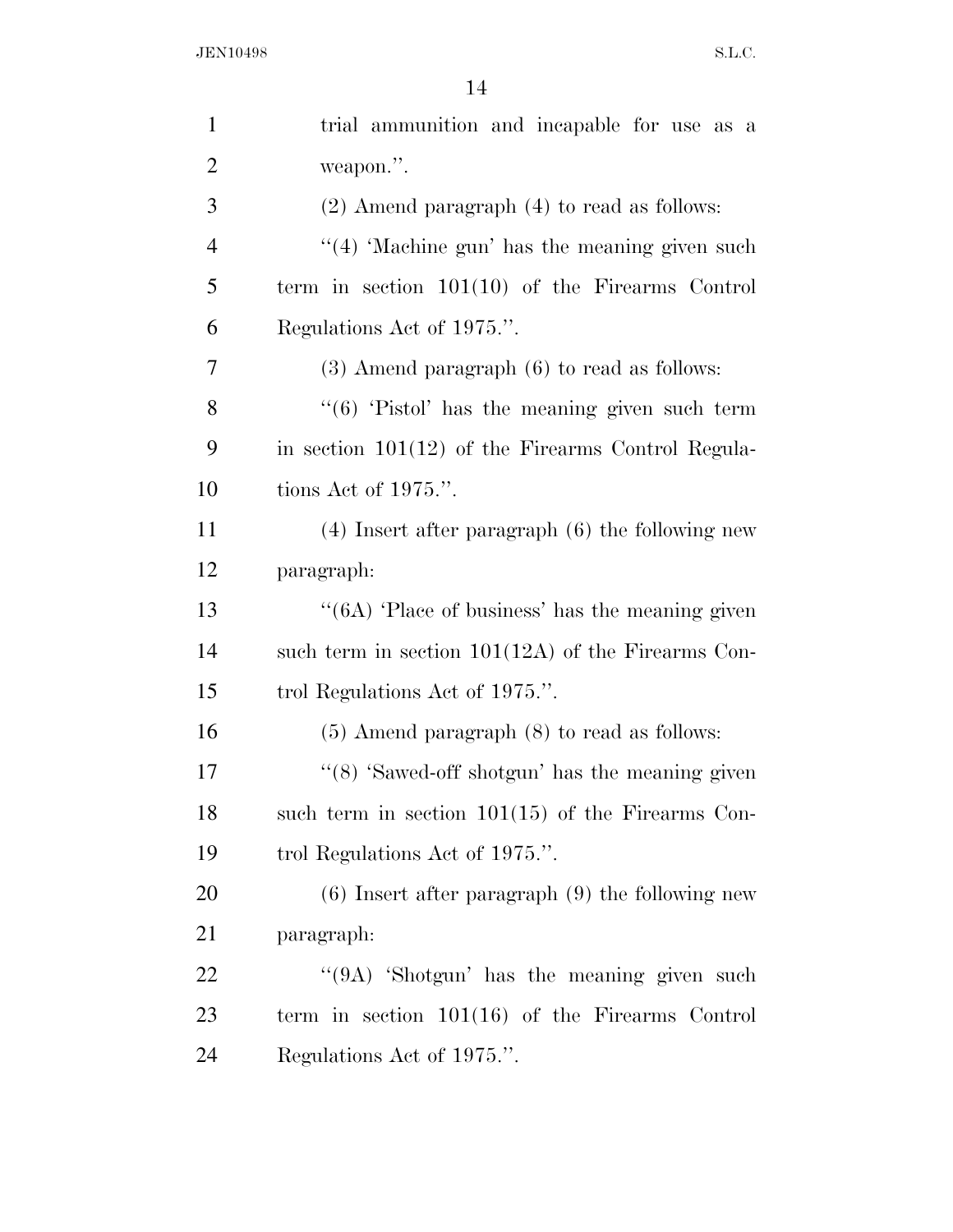**SEC. 10. PROHIBITIONS OF FIREARMS FROM PRIVATE AND SENSITIVE PUBLIC PROPERTY.**  The Act of July 8, 1932 (sec. 22—4501 et seq., D.C. Official Code) is amended by inserting after section 3 the following new section: ''PROHIBITIONS OF FIREARMS FROM PRIVATE AND SENSITIVE PUBLIC PROPERTY ''SEC. 3A. (a) Private persons or entities owning property in the District of Columbia may prohibit or re- strict the possession of firearms on their property by any persons, other than law enforcement personnel when law-

 fully authorized to enter onto the property or lessees occu-pying residential or business premises.

 ''(b) The District of Columbia may prohibit or re- strict the possession of firearms within any building or structure under its control, or in any area of such building or structure, which has implemented security measures (including but not limited to guard posts, metal detection devices, x-ray or other scanning devices, or card-based or biometric access devices) to identify and exclude unauthor- ized or hazardous persons or articles, except that no such prohibition or restriction may apply to lessees occupying residential or business premises.''.

#### **SEC. 11. REGULATING THE CARRYING OF FIREARMS.**

 (a) CARRYING RIFLES OR SHOTGUNS.—Section 4 of the Act of July 8, 1932 (sec. 22—4504, D.C. Official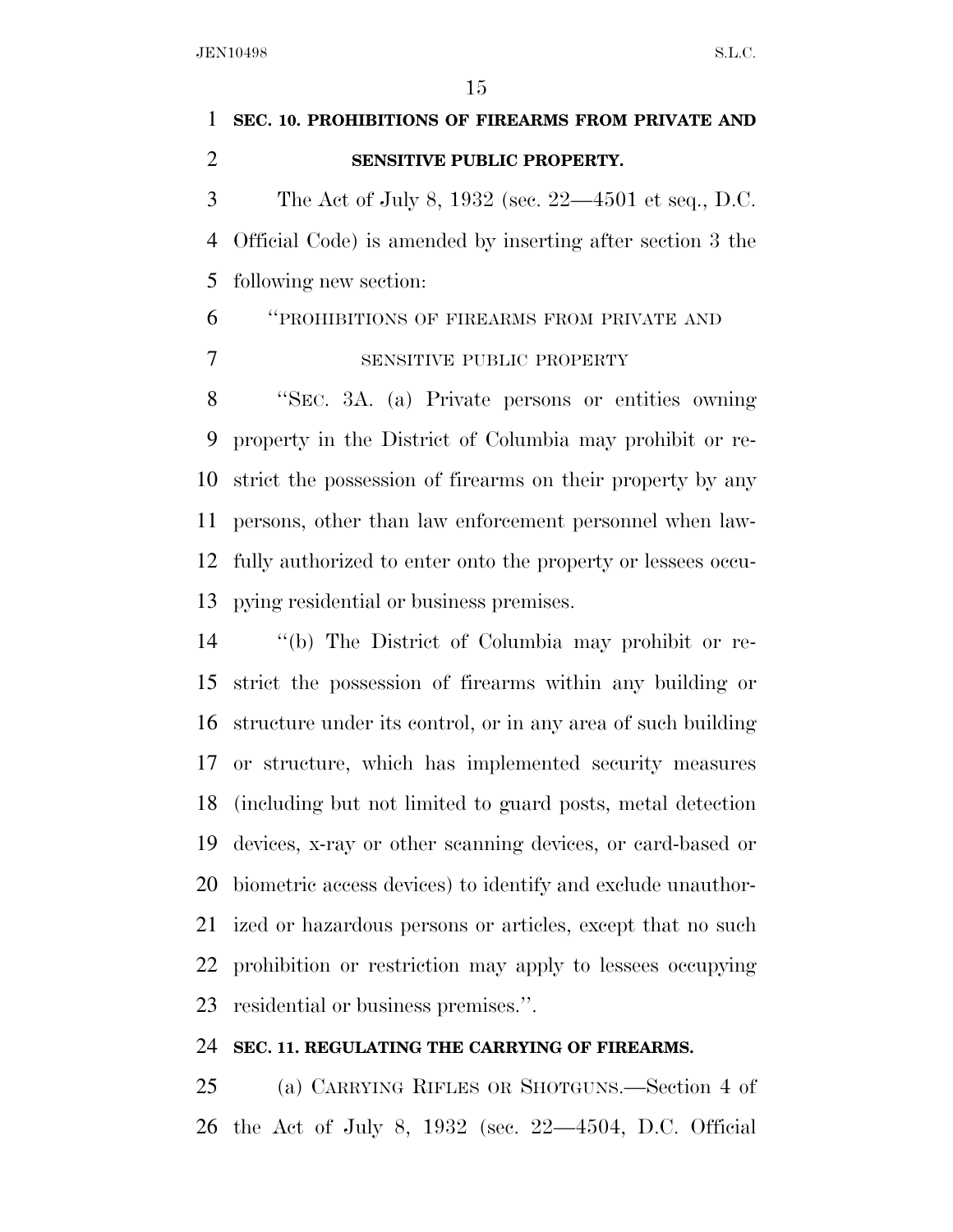Code) is amended by inserting after subsection (a) the fol-lowing new subsection:

 ''(a-1) Except as otherwise permitted by law, no per- son shall carry within the District of Columbia a rifle or shotgun. A person who violates this subsection shall be subject, as applicable, to the criminal penalties set forth in section 15 and paragraph (2) of subsection (a).''.

 (b) AUTHORITY TO CARRY FIREARM IN CERTAIN PLACES AND FOR CERTAIN PURPOSES; LAWFUL TRANS- PORTATION OF FIREARMS.—The Act of July 8, 1932 (sec. 22—4501 et seq., D.C. Official Code) is amended by in-serting after section 4 the following new sections:

 ''AUTHORITY TO CARRY FIREARM IN CERTAIN PLACES AND FOR CERTAIN PURPOSES

 ''SEC. 4A. Notwithstanding any other law, a person not otherwise prohibited by law from shipping, trans- porting, possessing, or receiving a firearm may carry such firearm, whether loaded or unloaded—

19 ''(1) in the person's dwelling house or place of business or on land owned or lawfully possessed by 21 the person;

  $(2)$  by invitation on land owned or lawfully 23 possessed by another;

24  $(3)$  while it is being used for lawful rec- reational, sporting, educational, or training pur-poses; or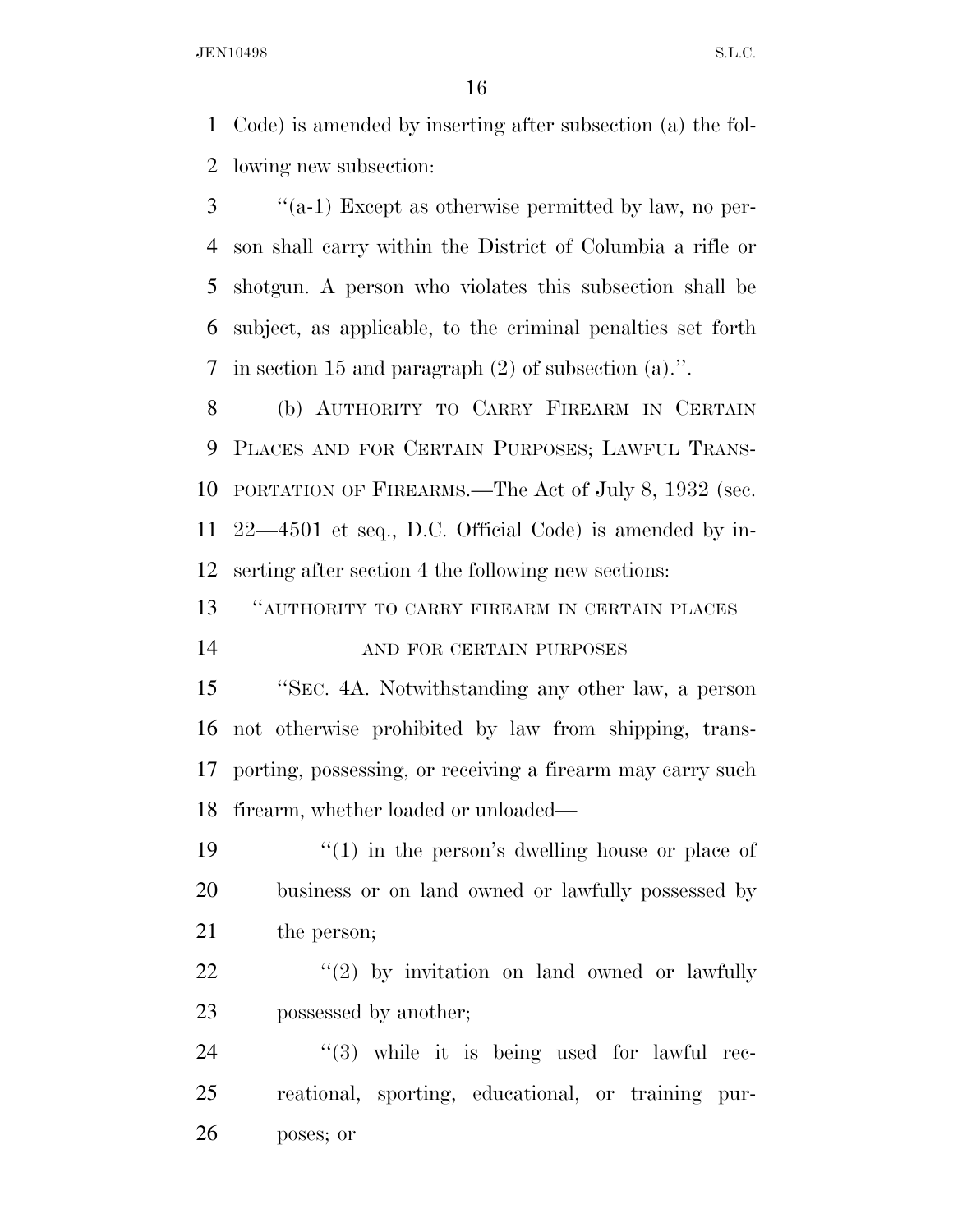1 ''(4) while it is being transported for a lawful purpose as expressly authorized by District or Fed- eral law and in accordance with the requirements of that law.

''LAWFUL TRANSPORTATION OF FIREARMS

 ''SEC. 4B. (a) Any person who is not otherwise pro- hibited by law from shipping, transporting, possessing, or receiving a firearm shall be permitted to transport a fire- arm for any lawful purpose from any place where he may lawfully possess the firearm to any other place where he may lawfully possess the firearm if the firearm is trans-ported in accordance with this section.

 $\frac{1}{2}$  (b)(1) If the transportation of the firearm is by a vehicle, the firearm shall be unloaded, and neither the fire- arm nor any ammunition being transported shall be read- ily accessible or directly accessible from the passenger compartment of the transporting vehicle.

 ''(2) If the transporting vehicle does not have a com- partment separate from the driver's compartment, the firearm or ammunition shall be contained in a locked con- tainer other than the glove compartment or console, and the firearm shall be unloaded.

23  $\%$  (c) If the transportation of the firearm is in a man-ner other than in a vehicle, the firearm shall be—

25  $\qquad \qquad \text{(1) unloaded;}$ 

26 ''(2) inside a locked container; and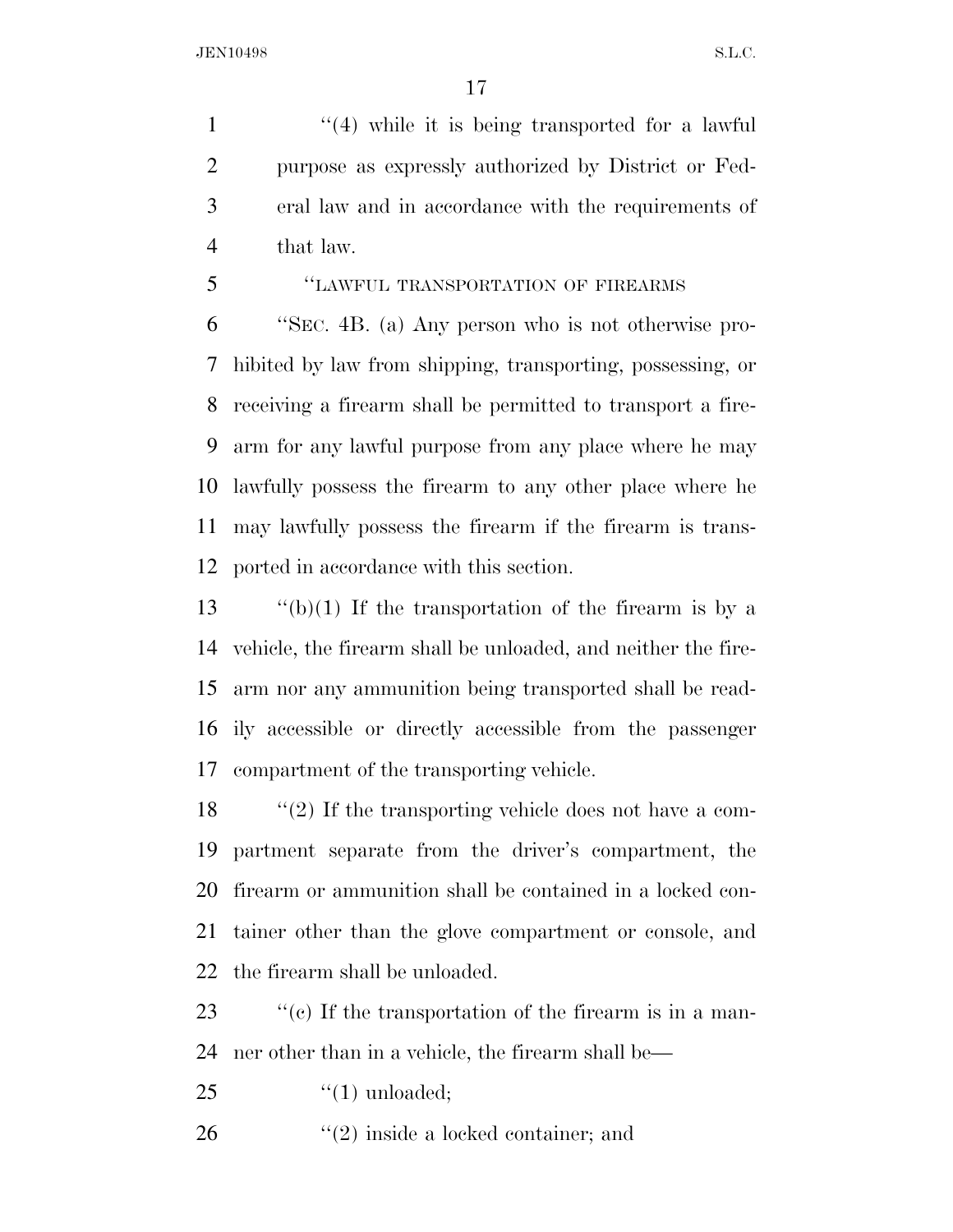| $\mathbf{1}$   | $\lq(3)$ separate from any ammunition.".                    |
|----------------|-------------------------------------------------------------|
| $\overline{2}$ | (c) EXCEPTIONS TO RESTRICTIONS ON CARRYING                  |
| 3              | CONCEALED WEAPONS.—Section 5 of such Act (sec. 22—          |
| $\overline{4}$ | 4505, D.C. Official Code) is amended—                       |
| 5              | $(1)$ in subsection $(a)$ , by striking "pistol un-         |
| 6              | loaded and in a secure wrapper from" and inserting          |
| 7              | "firearm, transported in accordance with section 4b,        |
| 8              | from"; and                                                  |
| 9              | $(2)$ in subsection (a), by striking "pistol" each          |
| 10             | place it appears and inserting "firearm".                   |
| 11             | SEC. 12. INCLUDING TOY AND ANTIQUE PISTOLS IN PROHI-        |
| 12             | BITION AGAINST USING AN IMITATION FIRE-                     |
| 13             | ARM TO COMMIT A VIOLENT OR DANGEROUS                        |
| 14             | CRIME.                                                      |
| 15             | Section 13 of the Act of July 8, 1932 (sec. 22–4513,        |
| 16             | D.C. Official Code) is amended by striking "section 2 and   |
| 17             | section 14(b)" and inserting "sections 2, 4(b), and 14(b)". |
| 18             | SEC. 13. PROVIDING JURISDICTION TO OFFICE OF ADMIN-         |
| 19             | ISTRATIVE HEARINGS TO HEAR CASES PER-                       |
| 20             | TAINING TO DENIAL OR REVOCATION OF                          |
| 21             | FIREARM DEALER LICENSES.                                    |
| 22             | Section 6 of the Office of Administrative Hearings          |
| 23             | Establishment Act of 2001 (D.C. Law $14-76$ ; sec. $2-$     |
| 24             | 1831.03, D.C. Official Code) is amended by inserting after  |
| 25             | subsection (b-1) the following new subsection:              |